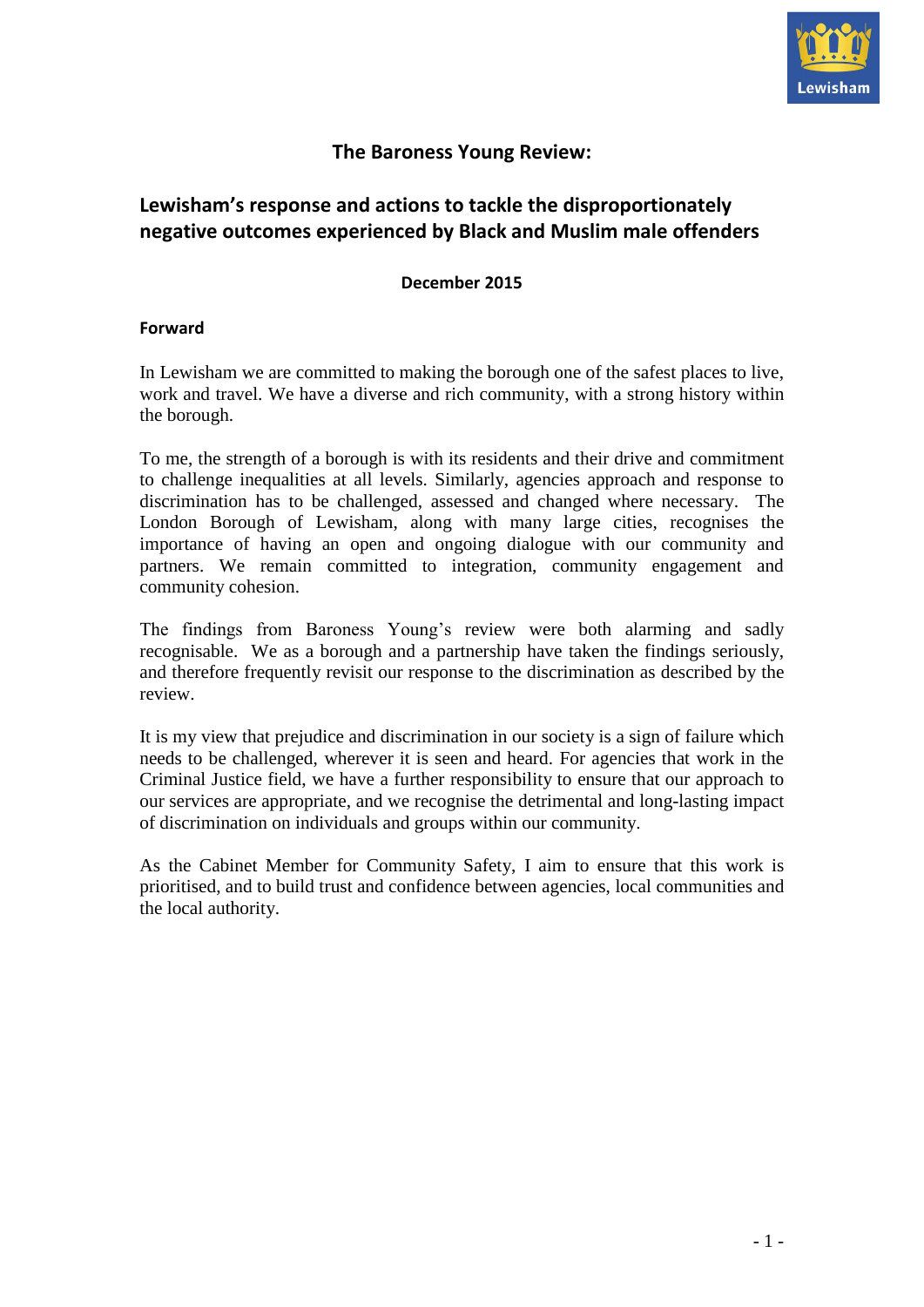

## **Section 1**

## **Background**

The disproportionately high numbers of black, Asian and minority ethnic (BAME) offenders and the poor outcomes they face in the Criminal Justice System (CJS) have been drawn to the attention of successive governments, voluntary and public sector agencies for decades.

The situation has frequently been the subject of independent scrutiny and attempted institutional reform. Yet despite this, poor results persist; arguably, we have now reached a critical point. The figures should be of great concern to all those with an interest in crime prevention and reduction and the rehabilitation of offenders. For example:

- There is greater disproportionality in the number of black people in prisons in the UK than in the United States.
- 13.1% of prisoners self identify as black, compared with approximately 2.9% of the over 18 population recorded in the 2011 Census.
- Similarly Muslim prisoners account for 13.4% of the prison population compared with 4.2 % in the 2011 Census.
- This figure has risen sharply since 2002 when Muslim prisoners were 7.7% of the prison population.
- In London the over-representation of BAME young people in the Criminal Justice system is 56.9% compared to 52.6% Census 2011. There is also an increase in this disproportionality as young people enter custody with 78.1% being from BAME background.
- In Lewisham, BAME people represent 12.5% of the overall Youth Offending Population entering custody compared to 3.75% of White. The BAME group are 2.8 times more likely to be within the YOS population than White and 3.3 times more likely to be within the custodial population.
- 27.2% of black ethnicity represent the custodial population of the overall people known to the National Probation Service in Lewisham compared to 27.2% of the overall population (Census 2011).

## **Disproportionality in the CJS and The Young Review**

The Young Review began its work in November 2013 in order to consider how existing knowledge regarding the disproportionately negative outcomes experienced by black and Muslim male offenders could be applied in the significantly changed environment introduced under the Transforming Rehabilitation reforms.

The Review published its report, which was the result of a year long process that brought together a Task Group of representatives from the public, private and voluntary sectors, in December 2014.

Now in its second phase, led by the Black Training and Enterprise Group and supported by Clinks, with funding from the Barrow Cadbury Trust, Lankelly Chase Foundation, and Esmee Fairbairn Foundation, the Young Review is working to support Ministry of Justice and the National Offender Management Service to take forward the recommendations from this report.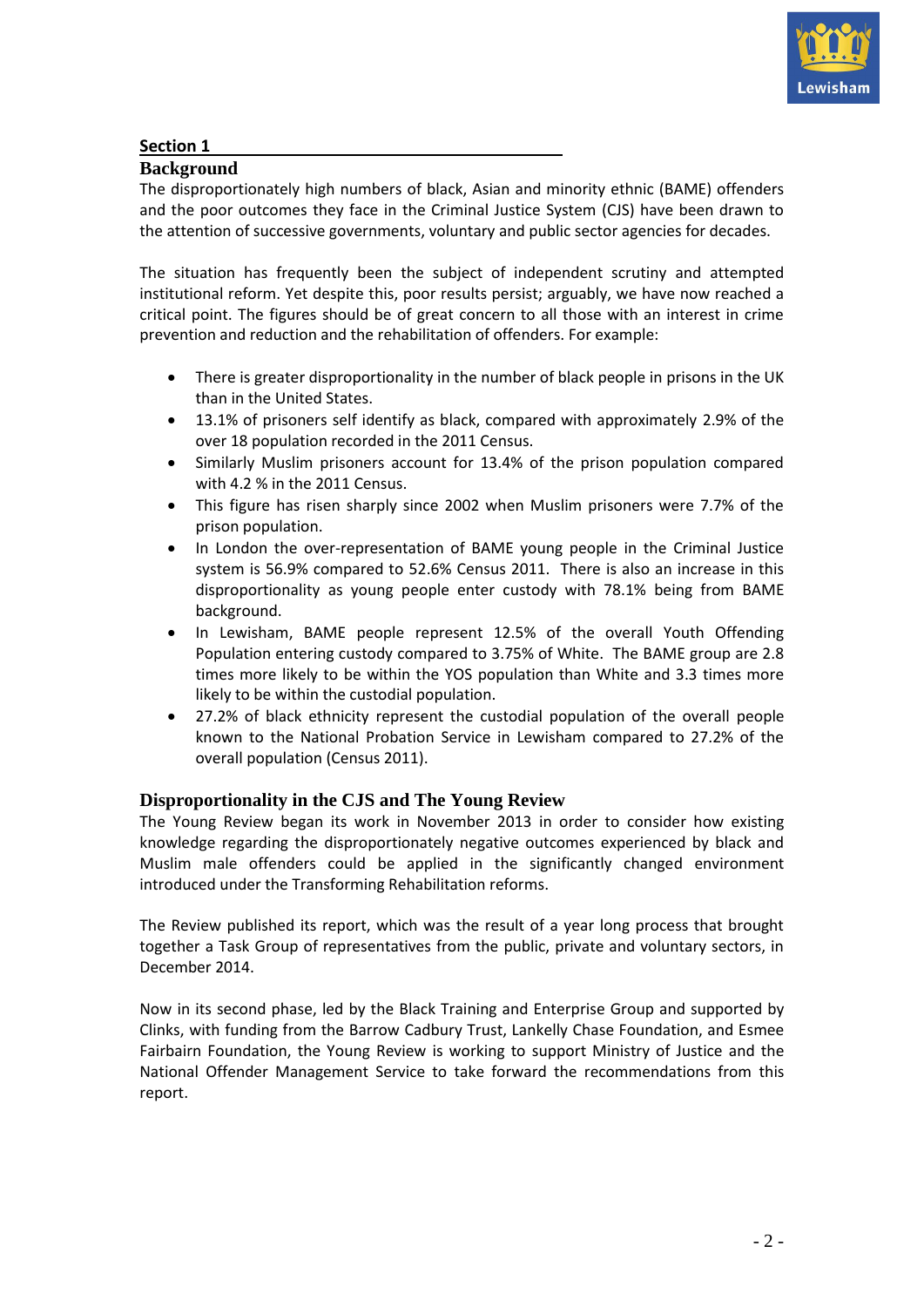

## **Section 2**

## **Exploring these issues in Lewisham**

In spring 2015 the Safer Lewisham Partnership approached Clinks to discuss a half day workshop to explore the Young Review's recommendations and consider learning and implications for services in the borough. This workshop was held in autumn 2015 and attended by 23 professionals from services across the borough.

## *Presentation from Baroness Young of Hornsey*

Baroness Young began by giving a presentation outlining the background to and aims of the Young Review and its key findings and recommendations.

Although many of the Young Review's recommendations are directed at national policy makers with the Ministry of Justice and National Offender Management Service there are a number which are of key relevance to local commissioners, policy makers and practitioners. These include:

## **Working with community partners and the voluntary sector**

The voluntary sector has a vital role to play in supporting the development of social capital that can in turn facilitate positive resettlement outcomes. Therefore the emphasis should be on dedicated resources for community engagement and partnership working models, rather than commissioning frameworks ad supply chains. Commissioners and providers should work in partnership with and grant fund community led organisations' that are able to build social capital within communities and support families experiencing the stigma of offending to facilitate resettlement and provide through the gate support. This should ensure effective engagement, at strategic and delivery levels, of voluntary sector organisations with relevant cultural knowledge that can demonstrably meet the needs of 18-24 year old black and Muslim offenders in prison and the community.

## **Involving 'experts by experience'**

Representatives and organisations from BAME communities, working in partnership with the criminal justice system, were found to improve prisoners' perceptions of and relationships with institutions. Organisations and individuals including offenders and ex-offenders themselves, with an understanding of the lived experience of this group, should play an integral role in the planning and delivery of services.

## **Ensuring consistent and rigorous data collection**

Data collection and monitoring should be standardised across the whole CJS, governed by a minimum set of data which includes not just ethnicity but also faith, language and age. There should be rigorous scrutiny of the actions taken in response to monitoring data collected that reveals disparities in outcomes for young black and/or Muslim men.

## *Facilitated discussion*

Baroness Young's presentation was followed by quick fire discussion groups, facilitated as 'fish bowl' exercises, firstly with practitioners giving their reflections on how these issues manifest in their work while policy and commissioners listened and then policy makers and commissioners discussing the issues while practitioners listened. Although it was noted that many staff span both roles and that in reality this divide can be fluid.

## **The key areas of discussion included: (the full list of comments are noted in appendix A )**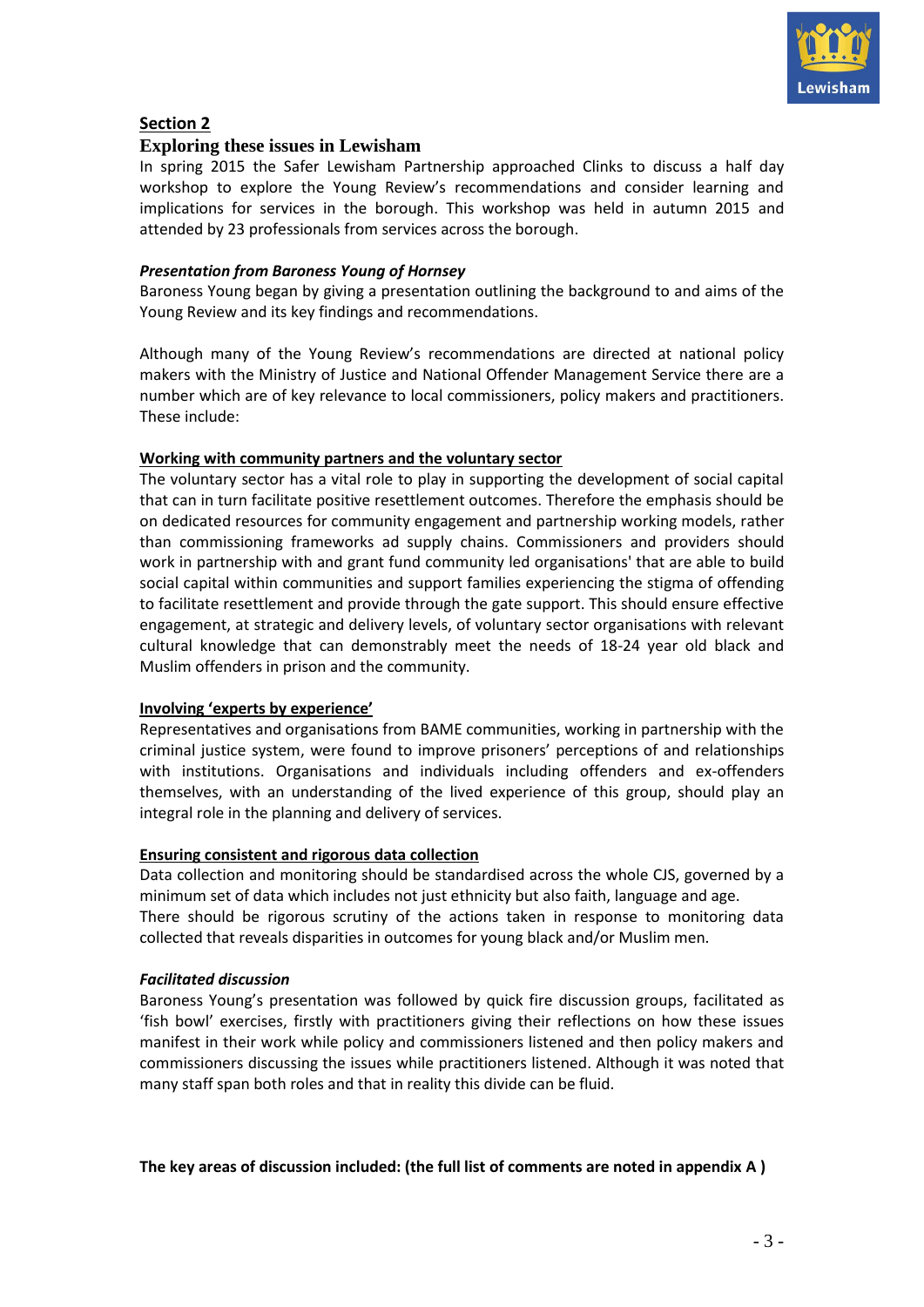

- 1. The Structure of CJ agencies
- 2. Finances organisations not being able to access funding and not raising false expectations
- 3. Challenging the narrative
- 4. Trust
- 5. Risk factors including the approach taken by professionals being that the young person is seen as a young criminal subject to risk factors – not a traumatised young person
- 6. It takes time to build a relationship with the client and professional
- 7. Validity versus accountability conflict of accountability and evidencing "what works"
- 8. Desistence agenda moving away from programmes and processes and noting the importance of relational and holistic responses
- 9. former offenders and current offenders being involved in evaluating programmes
- 10. Equality is everyone's business. Considering how to dovetail equalities priorities with others
- 11. how does the PREVENT agenda impact ? the perceptions of agenda can be in tension with building trust and ensuring communities not stigmatised

## **Working towards solutions**

From these discussions we grouped together key areas of commonality and in small groups discussions continued of what needs to happen locally to progress towards solutions in each of these areas. The following themed areas were considered:

#### **PREVENTION – Community / non criminal justice settings**

This discussed issues such as engaging peer led community engagement. Consideration was given to starting very early with nurseries / primary schools/ parents and families and building resilience in Children and Young People by teaching them about their cultural history, struggles and achievements

The group felt strongly that the community needs to recognise their role in engaging with youths / people in their circle of influence. Not just leaving interventions to public services and focus on the role of service users/ how their first hand experience needs to actively inform the evidence of what works.

There were considerations about having well informed multi agency partnership work enabling a person centred approach whilst recognising the importance of treating people as individuals and building relationships based on trust. There was note of the value of education including self esteem/ self worth/ self confidence for young people.

The role of parents was considered noting that Increased support to parents was important alongside better communication to parents/ teachers and school family of role of educational and child psychologists

## **COMMISSIONING AND DELIVERY**

There were comments about making the processes more understandable and providing training and support to voluntary and community sector groups in presenting adequate proposals for commissioning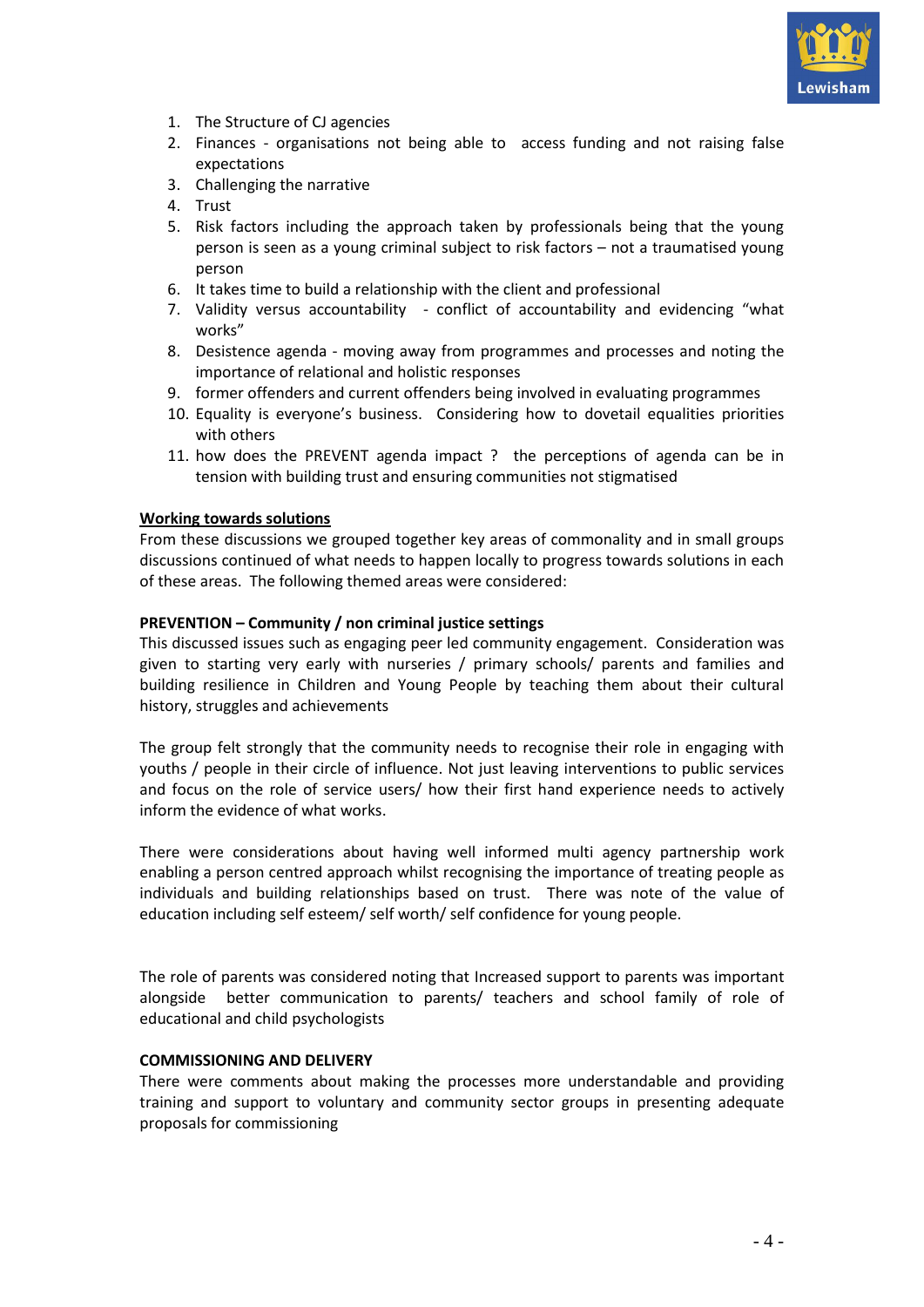

There were requests made for greater consistency in approach to commissioning; every bid asking for the same thing in different ways with meaningful youth engagement with broad groups of young people who reflect the community.

The importance of Equality and diversity to be meaningful and embedded in commissioning priorities was clear with recommendations that use the Young Review report as a baseline for commissioning

## **EVIDENCE Vs VALIDITY Vs ACCOUNTABILITY**

There were notes that often evidence required by funders is something unrealistic nor relevant

There were considerations about reducing the burden on agencies in terms of reporting with the recognition of ensuring that risk and accountability thresholds and measures are still met.

## **STRUCTURES**

Comments were made about ensuring that the strategic vision or organisation has to be embedded throughout structures

Diversity awareness that is not dictatorial and patronising but leads to open conversations. Ensuring that there are cultures and environments to address discriminatory behaviour.

There were discussions about the forthcoming review of the youth justice system and how this may consider issues such as transition, what is the most appropriate groupings of ages (10-24/ 18-24 years) to reflect maturity etc? (Barrow Cadbury T2A)

## **WHAT'S THE DIALOGUE? LINK TO BUILDING TRUST**

It was clear that the approach needed to be one of transparency in conversation to enable building trust across agencies and clients.

Having a better awareness of diversity, culture and background was noted with prioritisation to specific groups including staff, volunteers and managers working with young people. Rolling out the unconscious bias and cultural sensitivity training was seen as sound platform from which to build on.

Dialogue has to be meaningful. Share your experiences with them. Share your passion. Realness is key to engagement.

Some considered more focus on areas such as understanding of trauma and its impact, labelling and its impact, positive or negative language used. Conversations that encourage critical reflection were deemed important . direction that we all need to listen more to young people. There was comment that there needs to be more focus on issues affecting African Caribbean young men in particular. Ensuring that we all use language that young people know and respect was seen as important.

Throughout the workshop a number of issues were also raised and noticed of being of key relevance but outside the sphere of influence of those working at a local level:

- Policy/ statutory requirements from national agencies
- How the media portrays young people
- Impact of longer term outcomes of limited reduced funding to allow adequate prevention work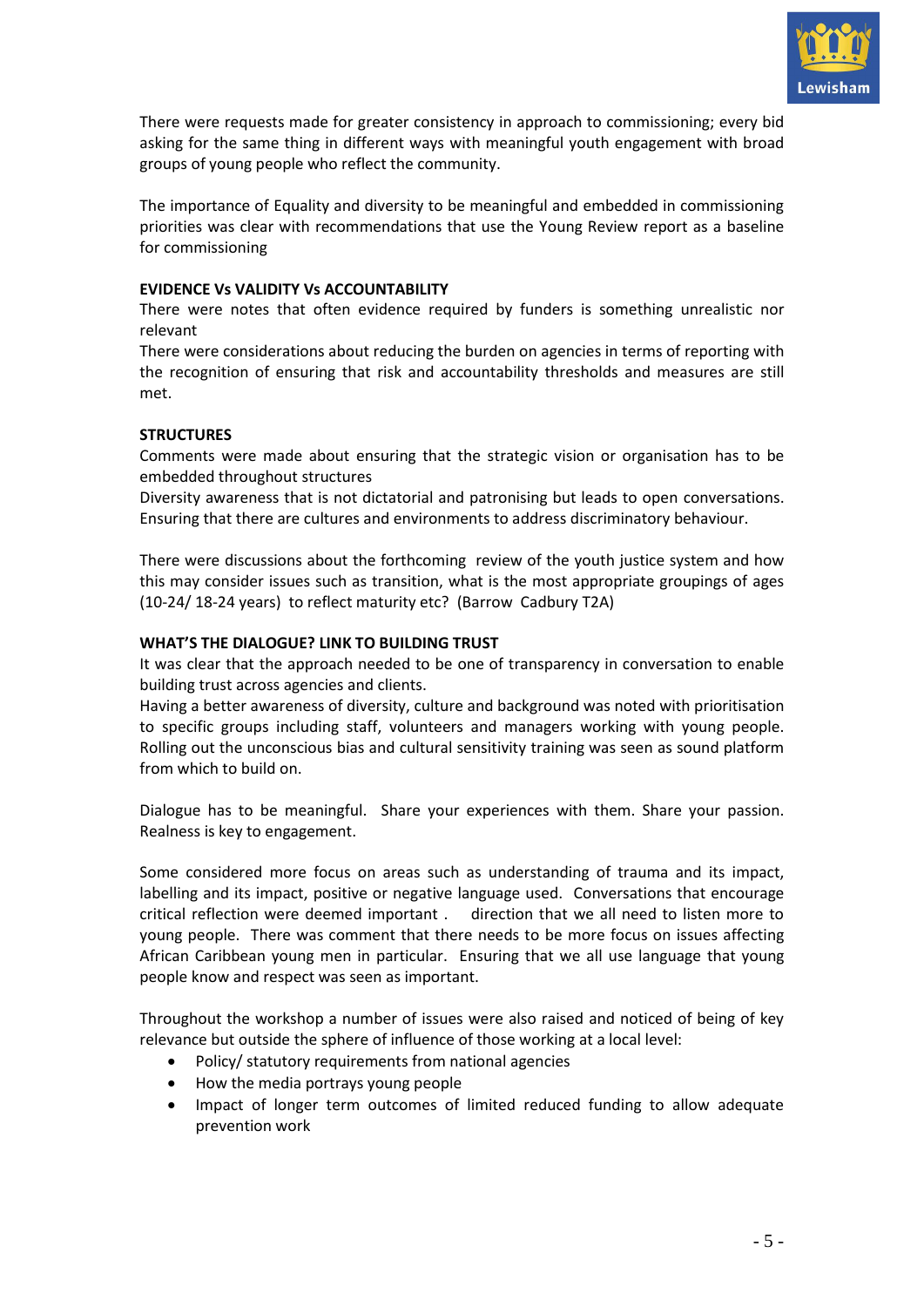

## **Section 3 Next steps**

Nationally the Young Review is continuing to work with MoJ and NOMS to ensure its recommendations are taken forward. Recruitment for a permanent advisory group to the MoJ will be complete by the end of the year as well as for an advocate to work on behalf of the review undertaking influencing work at the highest levels of government.

In Lewisham the Safer Lewisham Partnership have committed to agree and overseethe partner agencies response to the Young Review and where possible encourage and assist changes as outlined below:

- 1. **Awareness raising** (consideration of unconscious bias) training for all staff within the Criminal justice and associated service areas including schools, youth services and health services- helping to change the narrative. **ACTION** – Lead officer from each identified agency to develop this training and agree multi agency delivery.
- 2. **Reviewing all agencies** within the Criminal Justice system and their approach to tackling disproportionality – (Youth Offending Service will be using the disproportionality toolkit) **ACTION** – Members of the Safer Lewisham Partnership to undertake a self assessment and report back to SLP
- 3. Embedding and ensuring all Criminal Justice **commissioning and procurement** fully considers ethnically appropriate services **ACTION** – a stocktake of commissioned services from CRC/ NPS and YOS
- 4. Developing a **peer network for parents and adults** through the Parents Standing Together network. Develop a wide network for peer support, mentors, advocates helping to develop trust and engendering community support and resilience across the board.

**ACTION** – work with agencies to develop further this model

5. Develop a **local reference group** linked to the SLP which will include young people, community groups, ex offenders, current service users. This group can act as a forum to discuss issues related to this agenda as well as any service redesign, commissioning or future developments.

**ACTION** – SLP to agree membership and periodically review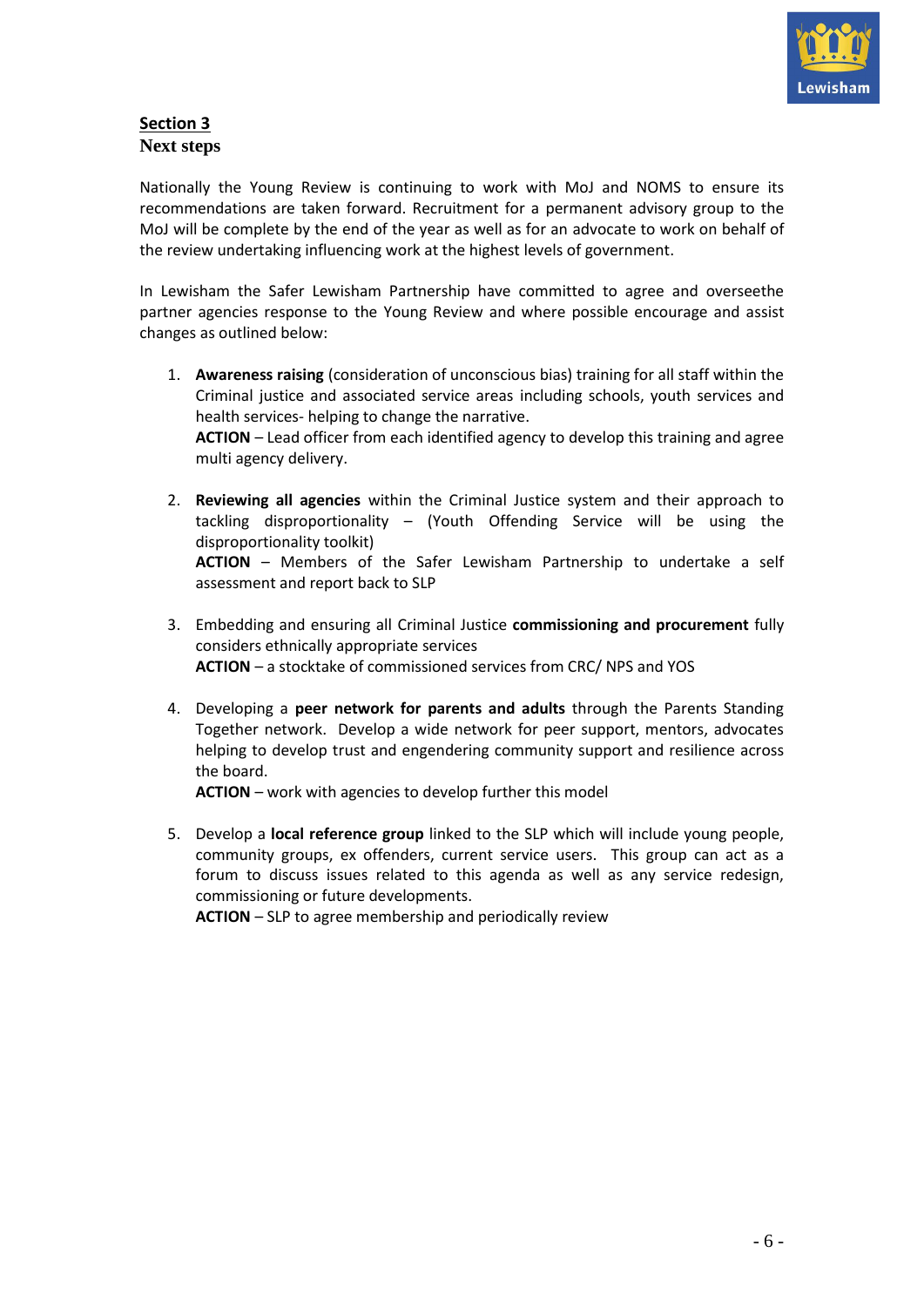

## **Appendix A - Flipchart notes of discussion between practitioners/ front line staff Structure of CJ agencies**

- effective partnerships work and are enabling, work of the community and voluntary sector is important
- There can be a tension between a focus from the community and voluntary sector on meeting needs and the risk assessments required by statutory agencies
- language can be too systemic
- what are peoples needs
- what language is comfortable for the community and balanced with agencies bureaucracy
- look at each part of the systems stop and search to probation

#### **Finances**

- organisations can not access funding
- how can statutory agencies work with faith based groups in an effective way?

#### **Challenging the narrative**

- police in schools
- local authority working
- what is the persons potential
- what creates resilience?
- lots of energy concerned with responding but less focus on prevention work with young people

## **Trust**

- young people don't trust adults or institutions
- move away from recording to face time but balance this with risk assessment and making sure the job is done properly
- look beyond the traditional people of trust to work with offenders i.e. solicitors / role models – mentoring and former offenders

## **Risk factors mental health the same as Criminal Justice System**

- seen as a young criminal subject to risk factors – not a traumatised young person

#### **Conflict of interest**

- takes time to build a relationship
- safeguarding

#### **Flipchart notes of discussion between strategy/ policy / managers**

- Continuity for offenders, through the gate services need follow through and partnership work to ensure that we don't raise false expectations
- Validity versus accountability
- need for stats and evidence based
- evidence not always clear when working with individuals and communities
- conflict of accountability if it goes wrong finger pointing "did it work "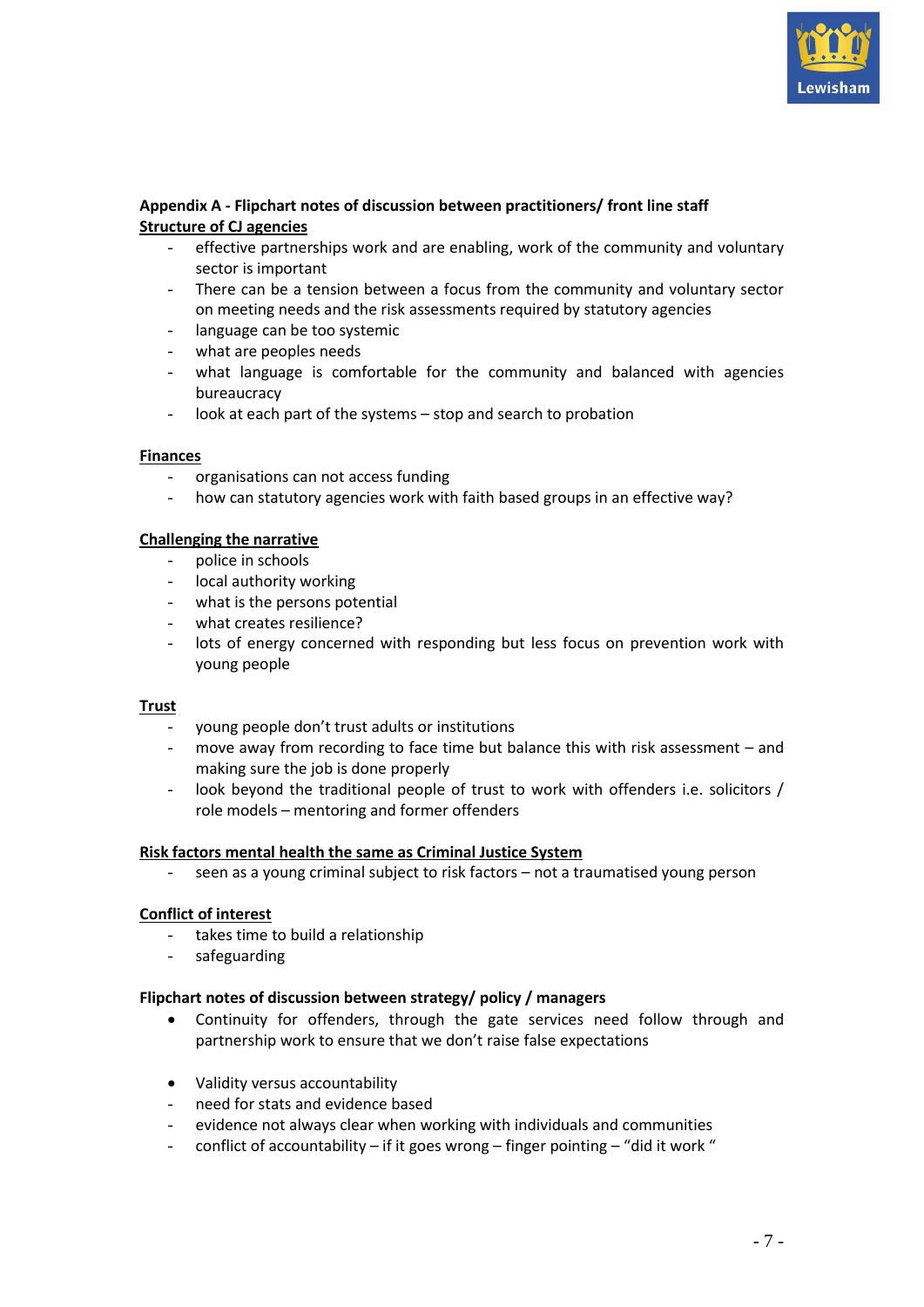

- $\bullet$  Resources put in  $-$  are best used
- need to avoid duplication, provide support but also challenge to providers
- managing anxieties
- public perception of interventions
- 18-25 year olds are at high risk of harm
- Interventions may run counter to managing risk and what is seen is ok
- Desistence agenda
- Good, enabling moving away from programmes and processes / confirms importance of relational and holistic responses/ needs are more important
- Need more honest conversations and not who can be blamed
- Young Review helps identify good practice e.g. service user involvement need to learn from this and use best practice in service design
- effective practice NOMS programmes/ Custody programmes
- former offenders use current offenders when evaluating programmes
- Preventative link to stronger healthier / resilient communities Public Health
- Participatory budgeting example of neighbourhood working and use this to inform commissioning
- Recognise behaviour MH first aid / raising awareness of mental health
- Pressure on staff
- meeting external agencies balanced with meeting local/individual needs
- equality is everyone's business but can be lost because not always embedded properly in various strands of work
- how to dovetail equalities priorities with others
- how does the PREVENT agenda impact?
- perceptions of agenda can be in tension with building trust and ensuring communities not stigmatised
- Young Review shows clearly how faith and cultural heritage are important in building resilience.

## **Working towards solutions**

From these discussions we grouped together key areas of commonality and in small groups discussions continued of what needs to happen locally to progress towards solutions in each of these areas. The groups recorded their discussions on flipcharts:

## **PREVENTION – Community / non criminal justice settings**

- Providing access for children or young people to practitioners in criminal justice agencies outside of formal structures
- Community led by peers in the community
- More Youth engagement
- Review effectiveness of present arrangements for dealing with troublesome children and young people
- Start very early working with nurseries / primary schools/ parents and families
- Community needs to recognise their role in engaging with youths / people in their circle of influence. Not just leaving interventions to public services
- More focus on the role of service users/ how their first hand experience needs to inform / actively inform the evidence of what works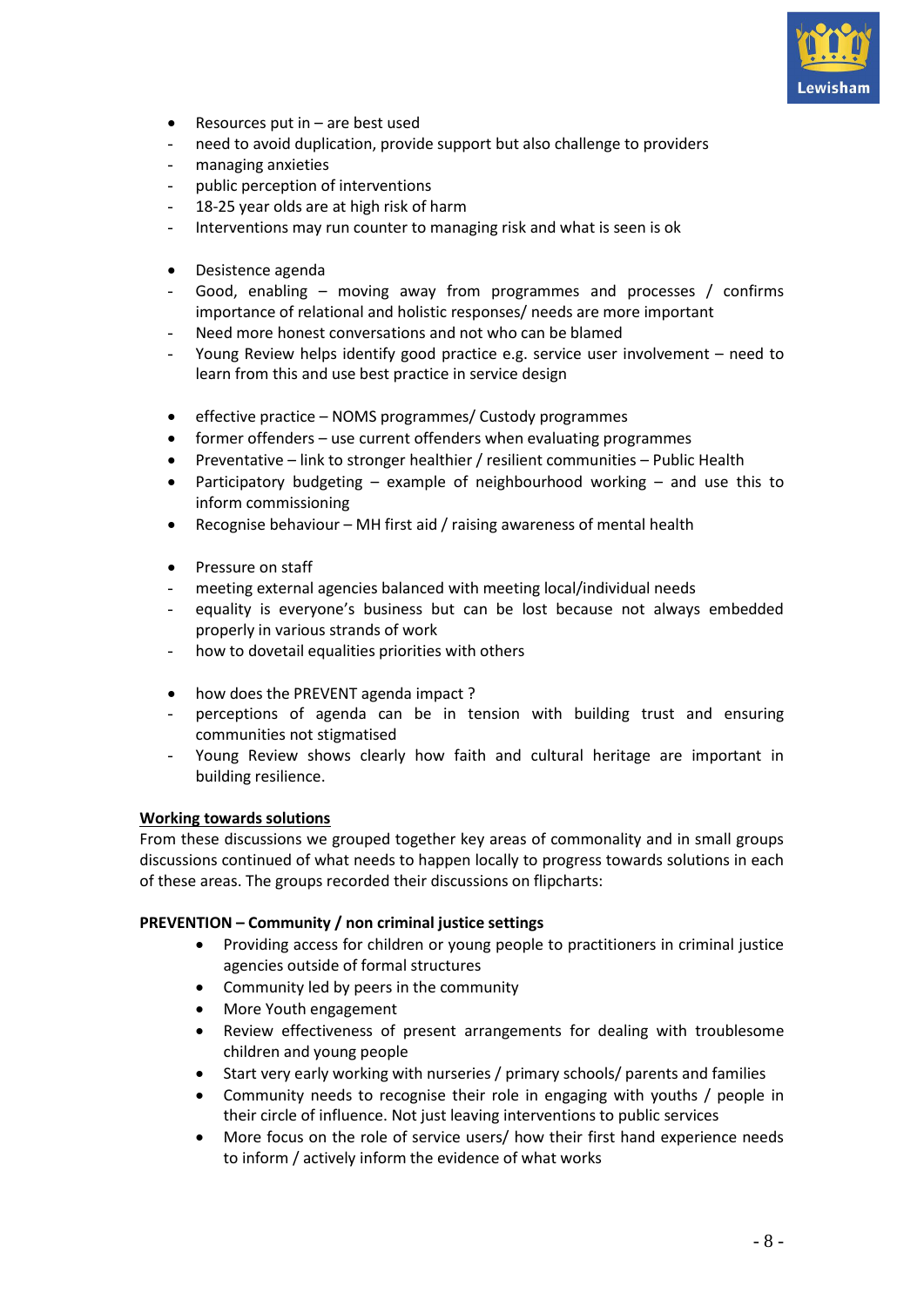

- Importance of treating people as individuals and building relationships based on trust
- Well informed multi agency partnership work enabling a person centred approach
- Increase support to parents parents standing together advice and advocacy
- Resources to allow professionals to do preventative work
- Better communication to parents/ teachers and school family of role of educational and child psychologists
- Reduce criminalising young people through heavy handed policy
- Keep the parents involved
- Education including self esteem/ self worth/ self confidence
- Schools education greater emphasis on inclusion within mainstream
- Change in practice to address trauma / psychological difficulties prior to entry to the CJS
- Encouraging young leaders start early primary schools
- Building resilience in Children and Young People by teaching them about their cultural history, struggles and achievements

## **COMMISSIOING AND DELIVERY**

- Identifying those outside of formal structures who have the facility to gain trust to engage with those at risk or on the wrong side of the criminal justice systems
- Streamline accountability and assurance which Board ? CYP/ or Adult ?
- CJS joint commissioning intentions by statutory agencies presented to voluntary sector groups in ways that are understandable
- Training and empowering community groups to present adequate proposals for commissioning
- Technical assistance to community / voluntary sector groups in responding to tenders
- Potential for joint commissioning through times of austerity
- Greater consistency in approach to commissioning  $-$  every bid asking for the same thing in different ways
- Meaningful youth engagement with broad groups of young people who reflect the community
- Equality and diversity to be meaningful and embedded in commissioning priorities
- Engagement to empower and encourage participation
- Use recommendations of this report as a baseline for commissioning

## **EVIDENCE Vs VALIDITY Vs ACCOUNTABILITY**

- Have faith in the word of mouth evidence
- Clear about boundaries
- Open and transparent
- Bureaucracy associated with partnership
- Evidence required by funders is something unrealistic nor relevant
- Better application of flexible national standards to reduce paperwork for frontline staff
- Reducing burden for and increasing willingness for agencies / borough to share effective practice
- Removing the requirement and burden of local areas to evidence effectiveness / better links with universities and research opportunities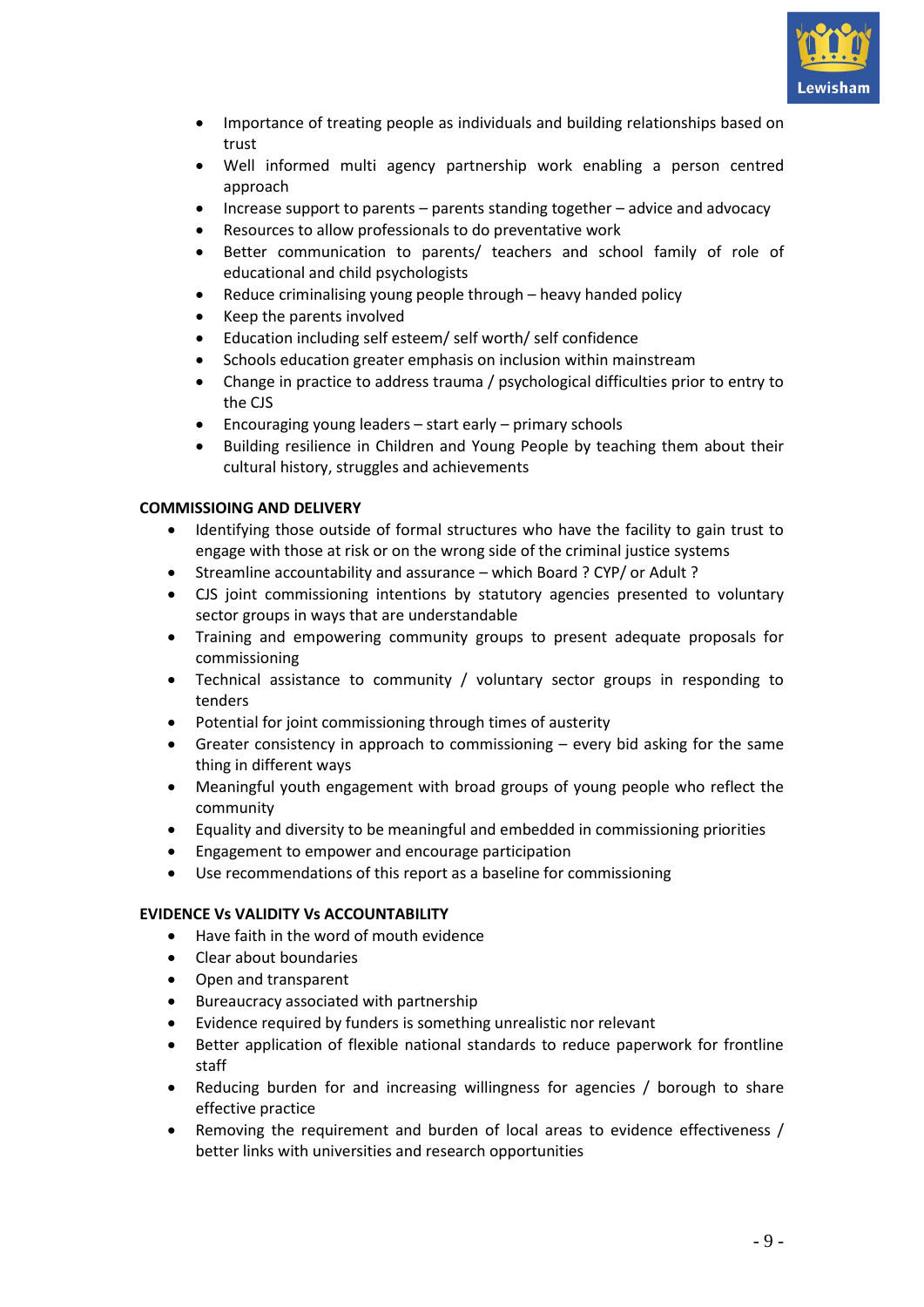

## **STRUCTURES**

- Strategic vision or organisation has to be embedded throughout structures
- Normalise whistle blowing in police forces regarding bad practice
- Focus on meeting ethnic diversity issues prioritise this area in local policy
- Relationships and roles of teams more clearly defined to enable better challenging or sharing information
- Criminalising young black men initially through stop and search…..
- Realistic caseloads to address areas that get pushed to the background e.g. diversity
- Diversity awareness that is not dictatorial and patronising but leads to open conversations
- Clearer communications between partners
- Address discriminatory behaviour. Take away the fear of reporting such behaviour
- Criminal age V chronological age does legal structures account for this?
- Overhaul of youth justice and criminal justice to reflect maturity (Barrow Cadbury T2A)
- Levels 10-24/ 18-24 (ages) what is best ?

## **WHAT'S THE DIALOGUE? LINK TO BUILDING TRUST**

- Transparency in conversation is essential in building trust
- Going to young people and not waiting for them to come to you
- Better awareness of diversity, culture and background. Prioritisation education of staff, volunteers and managers
- Back it up with realistic, achievable process to ensure positive results
- Dialogue has to be meaningful. Share your experiences with them. Share your passion. Realness is key to engagement.
- Relationships are key ! focusing on the essentials to helping to build and sustain change – the person in the profession
- Sometimes need for a dialogue that provides a reality check
- Understanding and communication key to building trust
- Understanding of trauma
- More time to allow professionals 121 client time
- Not just talk but practical help poverty issues
- Labelling (our language) not young offender they are young people who have offended .
- Help young people identify and pull off negative labels and use positive language
- Conversations that encourage critical reflection rather than reinforce the person being a victim of circumstance
- Where best to impact trust school/ parenting ?
- focus more on issues affecting African Caribbean young men in particular
- There is a big shift from Serious Youth Violence and young people and more focus on making money and selling drugs
- listen more to young peoples needs
- Third party reporting system for young people to report incidents to the police
- Use language young people know and respect
- Authoritative mistrust roll out of the unconscious bias training and cultural sensitivity
- Text use instagram/ tweet / facebook

Throughout the workshop a number of issues were also raised and noticed of being of key relevance but outside the sphere of influence of those working at a local level: